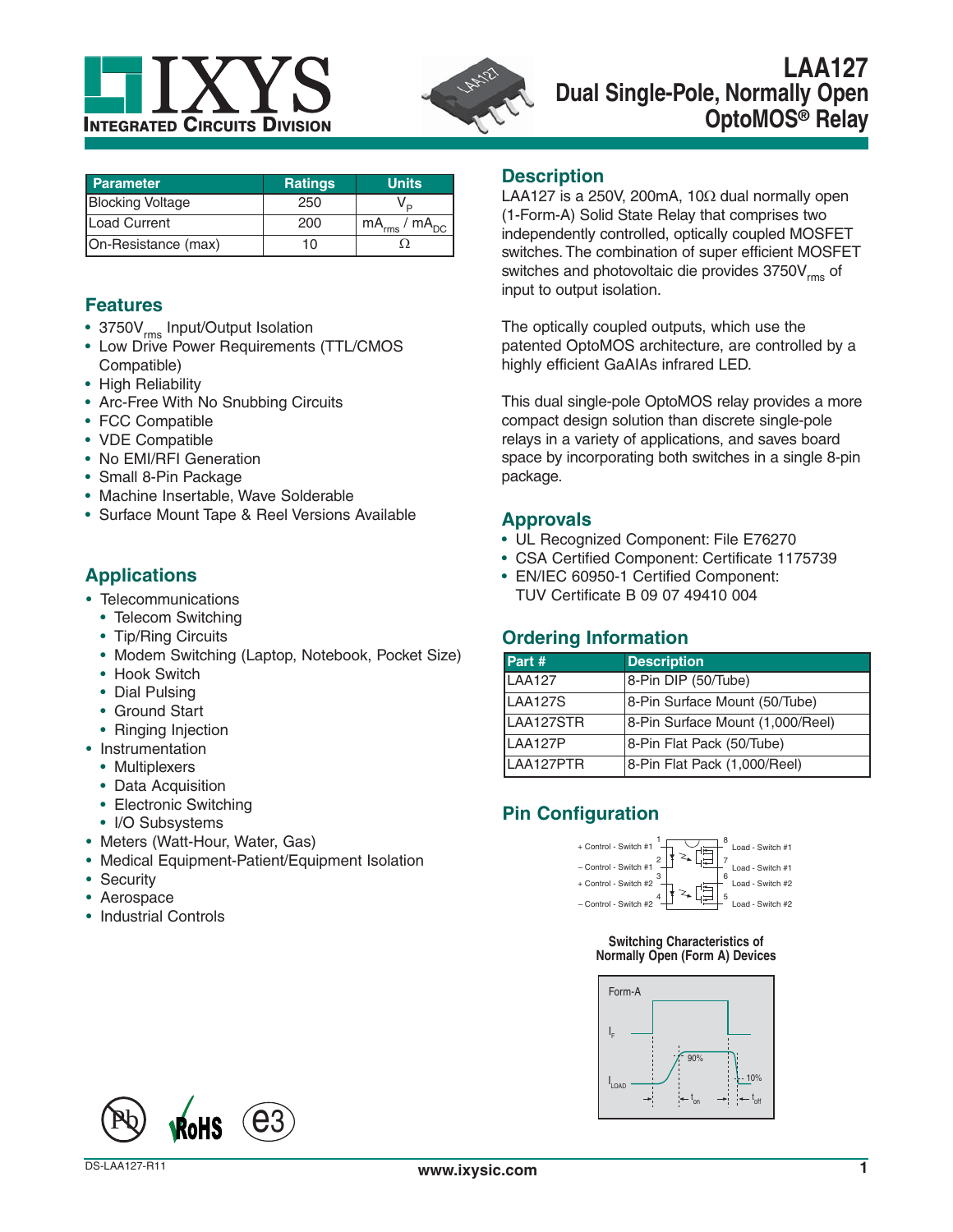

# **Absolute Maximum Ratings @ 25ºC**

| <b>Parameter</b>                     | <b>Ratings</b>  | <b>Units</b>   |
|--------------------------------------|-----------------|----------------|
| <b>Blocking Voltage</b>              | 250             | V <sub>P</sub> |
| Reverse Input Voltage                | 5               | V              |
| Input Control Current                | 50              | mA             |
| Peak (10ms)                          | 1               | A              |
| Input Power Dissipation 1            | 150             | mW             |
| Total Power Dissipation <sup>2</sup> | 800             | mW             |
| Isolation Voltage, Input to Output   | 3750            | rms            |
| Operational Temperature              | $-40$ to $+85$  | $^{\circ}C$    |
| Storage Temperature                  | $-40$ to $+125$ | $^{\circ}C$    |

*Absolute Maximum Ratings are stress ratings. Stresses in excess of these ratings can cause permanent damage to the device. Functional operation of the device at conditions beyond those indicated in the operational sections of this data sheet is not implied.*

1 Derate linearly 1.33 mW / °C 2 Derate linearly 6.67 mW / °C

# **Electrical Characteristics @ 25ºC**

| Parameter                           | <b>Conditions</b>      | <b>Symbol</b>             | <b>Min</b>     | <b>Typ</b> | <b>Max</b>     | <b>Units</b>           |
|-------------------------------------|------------------------|---------------------------|----------------|------------|----------------|------------------------|
| <b>Output Characteristics</b>       |                        |                           |                |            |                |                        |
| Load Current                        |                        |                           |                |            |                |                        |
| Continuous <sup>1</sup>             |                        | ١,                        |                |            | 200            | $mA_{rms}$ / $mA_{DC}$ |
| Peak                                | $t = 10ms$             | <sup>I</sup> LPK          | $\blacksquare$ |            | ±400           | mA <sub>p</sub>        |
| On-Resistance <sup>2</sup>          | l, =200mA              | $R_{ON}$                  | ٠              | 6.8        | 10             | $\Omega$               |
| Off-State Leakage Current           | $V_i = 250V_p$         | LEAK                      | ٠              | ٠          |                | μA                     |
| <b>Switching Speeds</b>             |                        |                           |                |            |                |                        |
| Turn-On                             | $I_F = 5mA, V_1 = 10V$ | $t_{\rm on}$              | ٠              | 0.39       | 5              |                        |
| Turn-Off                            |                        | $L_{off}$                 | ٠              | 0.15       | 5              | ms                     |
| Output Capacitance                  | $V_1 = 50V$ , f=1MHz   | $C_{\underline{OUT}}$     | ٠              | 110        | $\blacksquare$ | pF                     |
| <b>Input Characteristics</b>        |                        |                           |                |            |                |                        |
| Input Control Current to Activate   | $-200mA$               | ١F                        | ٠              | ٠          | 5              | mA                     |
| Input Control Current to Deactivate |                        | ٠                         | 0.4            | 0.5        | $\blacksquare$ | mA                     |
| Input Voltage Drop                  | $IF=5mA$               | $V_F$                     | 0.9            | 1.2        | 1.4            | V                      |
| Reverse Input Current               | $V_B = 5V$             | $\mathsf{I}_{\mathsf{R}}$ | ٠              | ٠          | 10             | μA                     |
| <b>Common Characteristics</b>       |                        |                           |                |            |                |                        |
| Input to Output Capacitance         | $\blacksquare$         | $C_{1/0}$                 |                | 3          | ٠              | pF                     |

<sup>1</sup> If both poles operate, the load current must be derated so as not to exceed the package power dissipation value.

2 Measurement taken within one (1) second of on-time.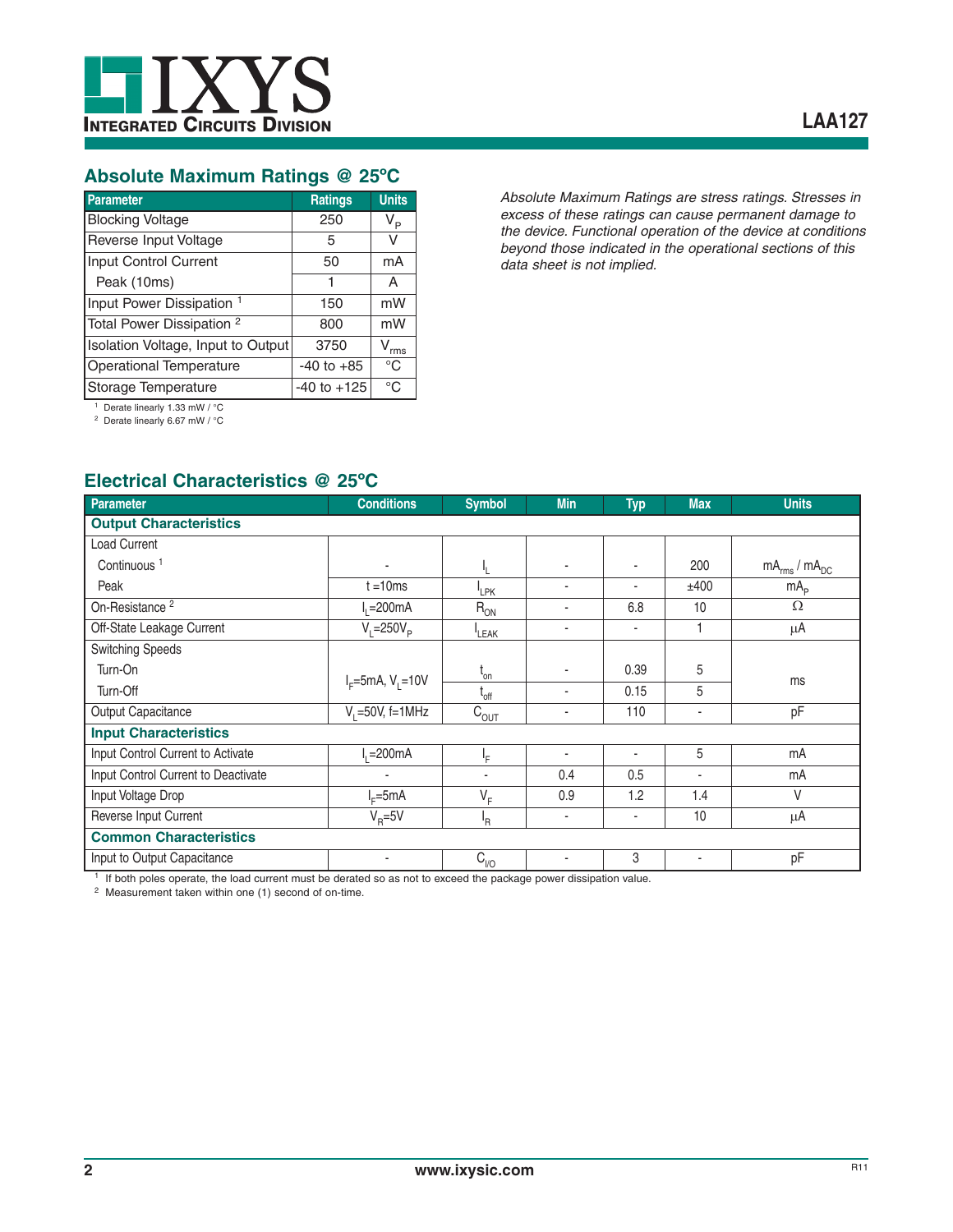

# **PERFORMANCE DATA @25ºC (Unless Otherwise Noted)\***







**Typical IF for Switch Operation**  $(N=50, I = 200mA<sub>pc</sub>)$ **LED Current (mA)** 25<br> **Device Count 15**<br>
25<br>
20<br>
15<br>
10<br>
5 20 15 10 5 0 0.35 0.45 0.55 0.40 0.50 0.60











\*The Performance data shown in the graphs above is typical of device performance. For guaranteed parameters not indicated in the written specifications, please contact our application department.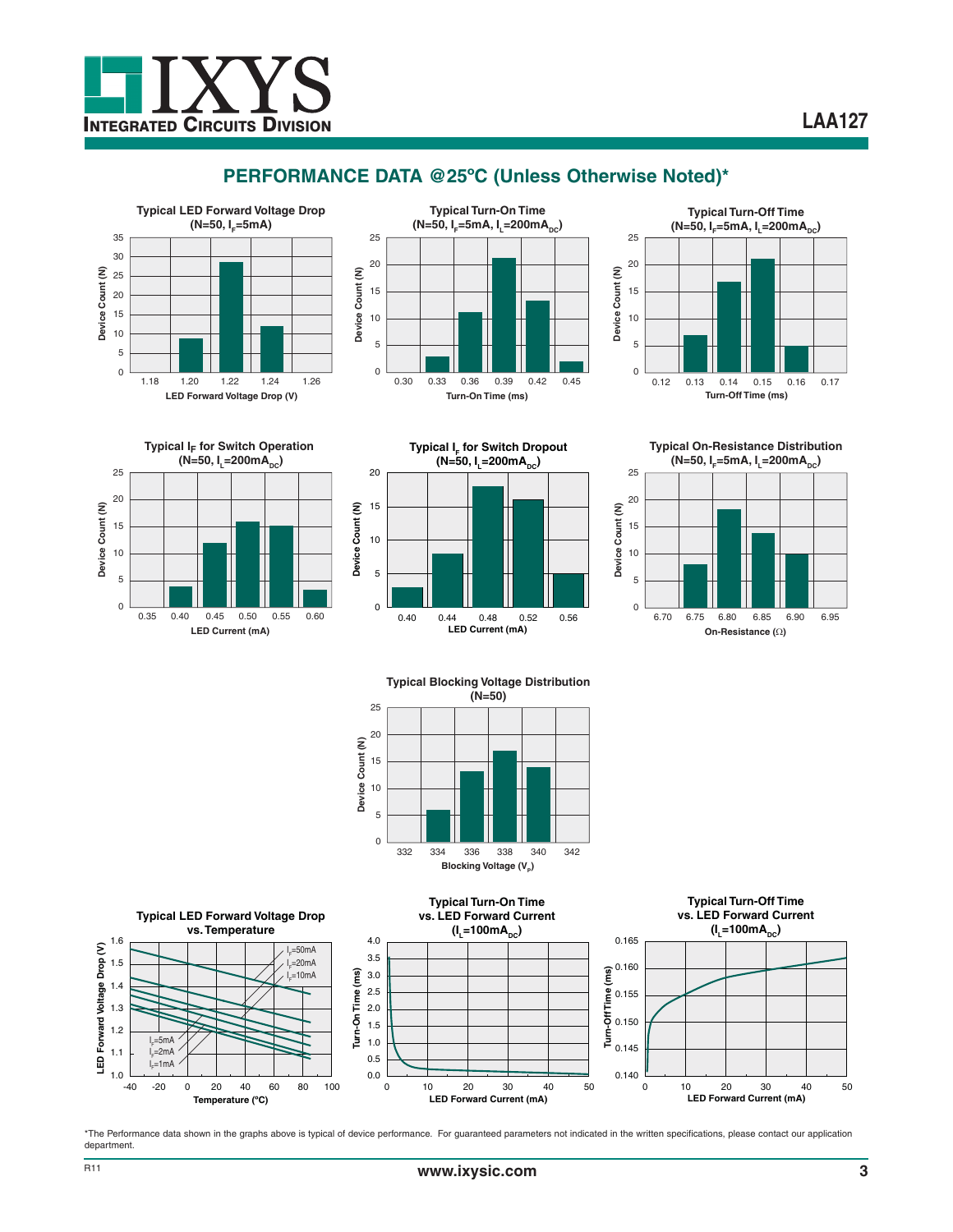

# **PERFORMANCE DATA @25ºC (Unless Otherwise Noted)\***

























\*The Performance data shown in the graphs above is typical of device performance. For guaranteed parameters not indicated in the written specifications, please contact our application department.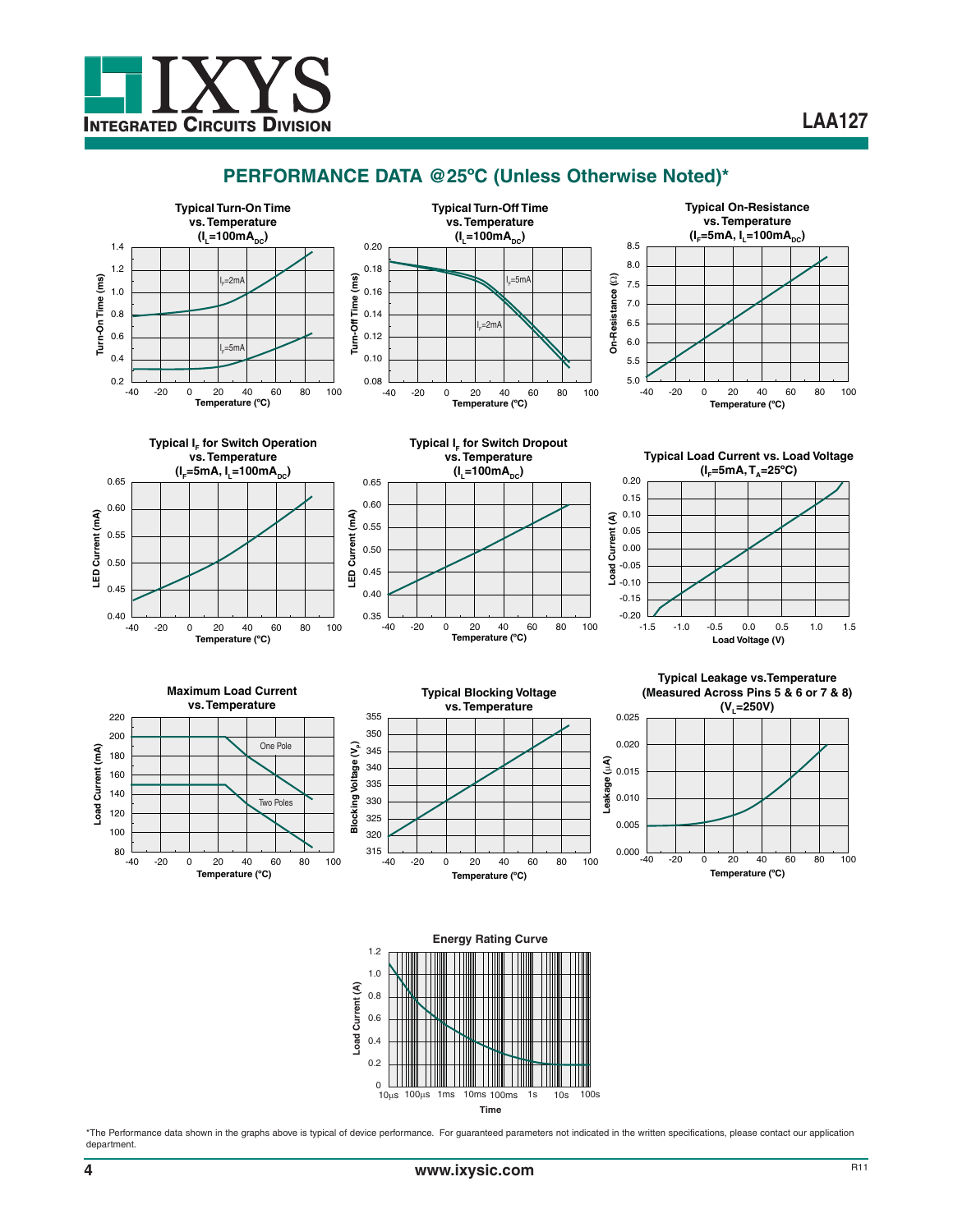

### **Manufacturing Information**

#### **Moisture Sensitivity**

All plastic encapsulated semiconductor packages are susceptible to moisture ingression. IXYS Integrated Circuits Division classified all of its plastic encapsulated devices for moisture sensitivity according to the latest version of the joint industry standard, **IPC/JEDEC J-STD-020**, in force at the time of product evaluation. We test all of our products to the maximum conditions set forth in the standard, and guarantee proper operation of our devices when handled according to the limitations and information in that standard as well as to any limitations set forth in the information or standards referenced below.

Failure to adhere to the warnings or limitations as established by the listed specifications could result in reduced product performance, reduction of operable life, and/or reduction of overall reliability.

This product carries a **Moisture Sensitivity Level (MSL) rating** as shown below, and should be handled according to the requirements of the latest version of the joint industry standard **IPC/JEDEC J-STD-033**.

| <b>Device</b>              | Moisture Sensitivity Level (MSL) Rating |  |
|----------------------------|-----------------------------------------|--|
| LAA127 / LAA127S / LAA127P | MSL 1                                   |  |

#### **ESD Sensitivity**



This product is **ESD Sensitive**, and should be handled according to the industry standard **JESD-625**.

#### **Reflow Profile**

This product has a maximum body temperature and time rating as shown below. All other guidelines of **J-STD-020** must be observed.

| <b>Device</b>    | <b>Maximum Temperature x Time</b> |  |
|------------------|-----------------------------------|--|
| LAA127 / LAA127S | 250°C for 30 seconds              |  |
| 1 AA127P         | 260°C for 30 seconds              |  |

#### **Board Wash**

IXYS Integrated Circuits Division recommends the use of no-clean flux formulations. However, board washing to remove flux residue is acceptable. Since IXYS Integrated Circuits Division employs the use of silicone coating as an optical waveguide in many of its optically isolated products, the use of a short drying bake could be necessary if a wash is used after solder reflow processes. Chlorine- or Fluorine-based solvents or fluxes should not be used. Cleaning methods that employ ultrasonic energy should not be used.

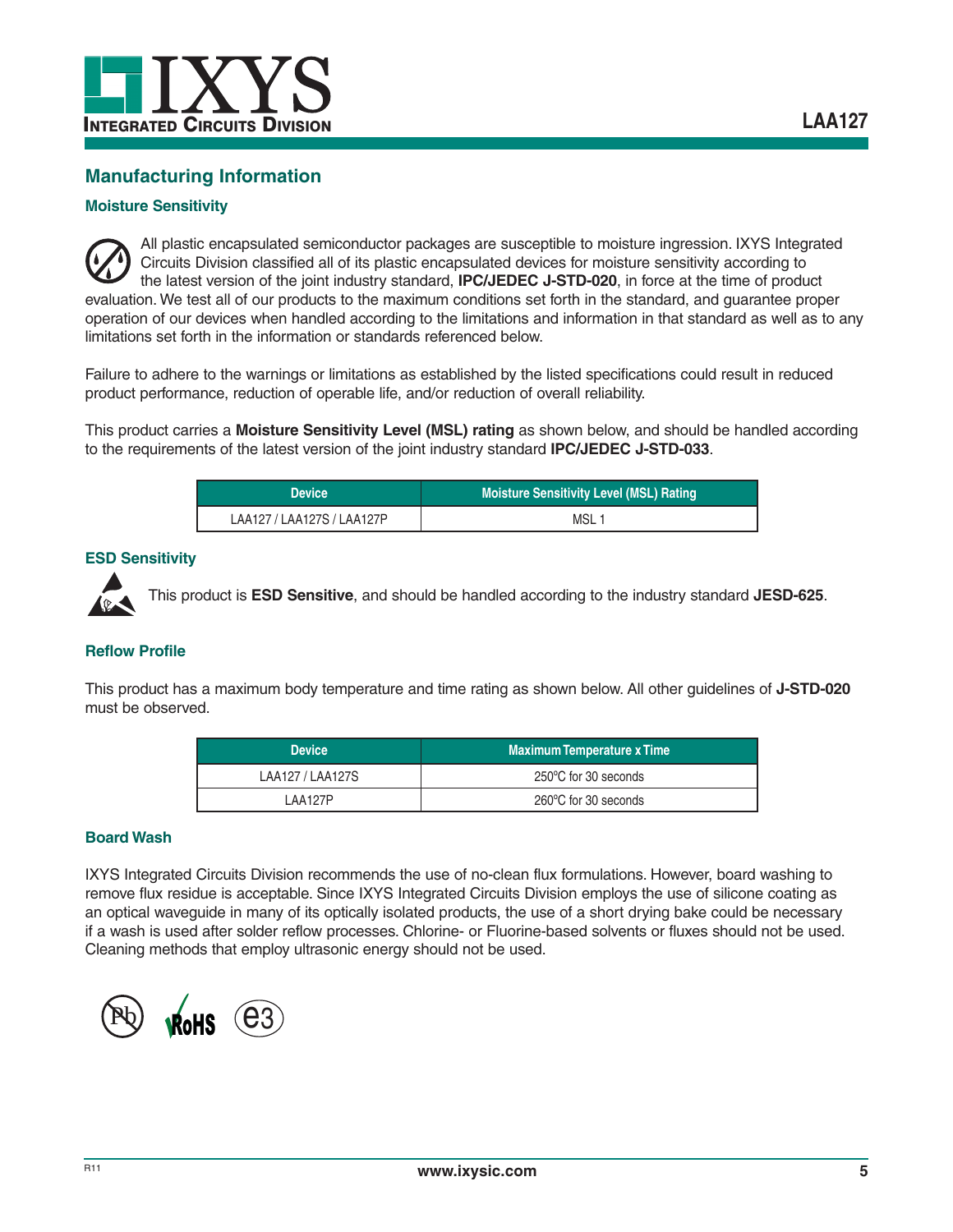

### **MECHANICAL DIMENSIONS**







**PCB Hole Pattern**



**Dimensions** mm (inches)

### **LAA127S**





**PCB Land Pattern**

 $0.635 \pm 0.127$  $(0.025 \pm 0.005)$ 

 $-0.254 \pm 0.0127$  $(0.010 \pm 0.0005)$ 



**Dimensions** mm (inches)

#### **LAA127P**

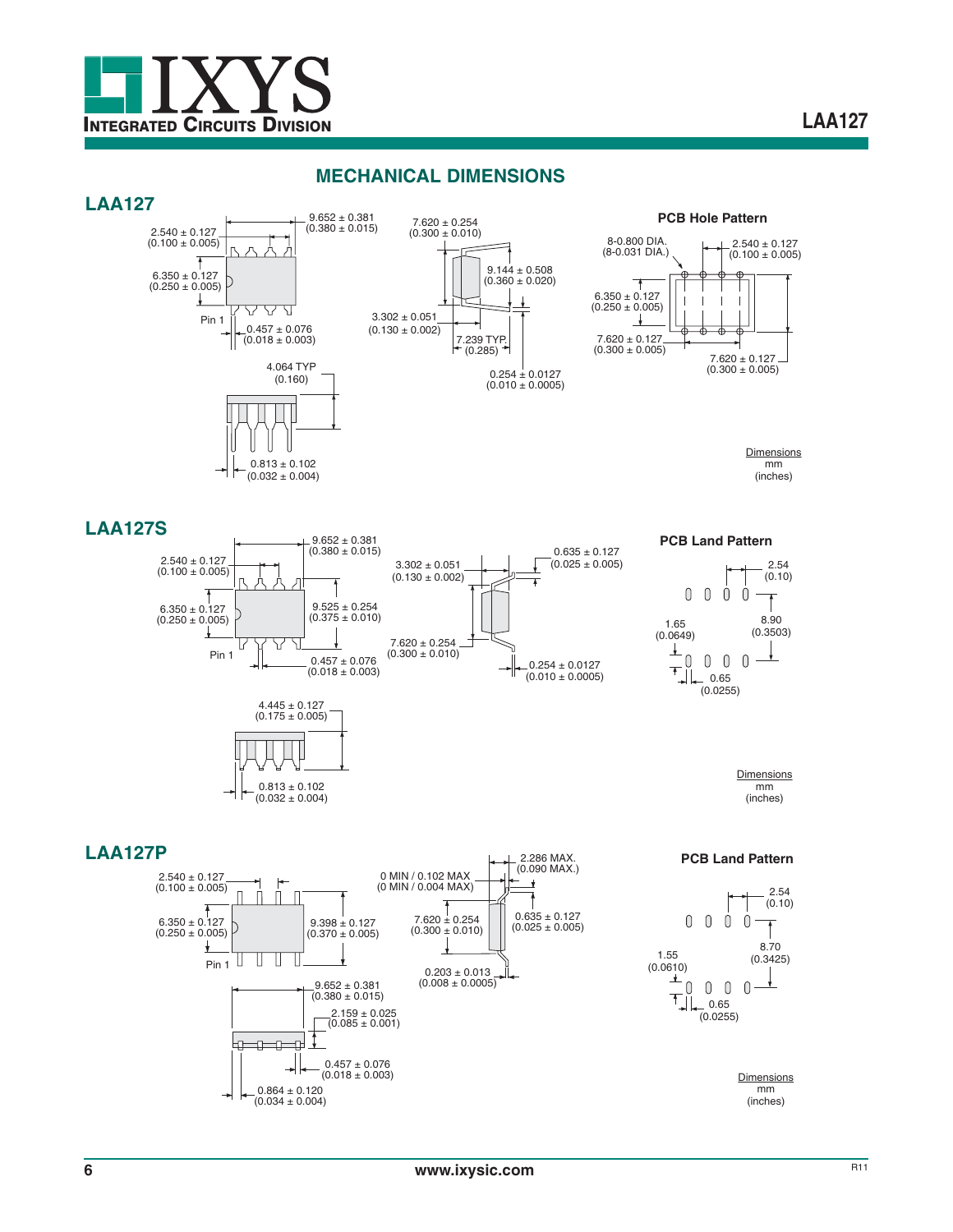

# **LAA127**

# **LAA127STR Tape & Reel**

### **MECHANICAL DIMENSIONS**



# **LAA127PTR Tape & Reel**



#### **For additional information please visit our website at: www.ixysic.com**

IXYS Integrated Circuits Division makes no representations or warranties with respect to the accuracy or completeness of the contents of this publication and reserves the right to make changes to specifications and product descriptions at any time without notice. Neither circuit patent licenses nor indemnity are expressed or implied. Except as set forth in IXYS Integrated Circuits Division's Standard Terms and Conditions of Sale, IXYS Integrated Circuits Division assumes no liability whatsoever, and disclaims any express or implied warranty, relating to its products including, but not limited to, the implied warranty of merchantability, fitness for a particular purpose, or infringement of any intellectual property right.

The products described in this document are not designed, intended, authorized or warranted for use as components in systems intended for surgical implant into the body, or in other<br>applications intended to support or sust property or environmental damage. IXYS Integrated Circuits Division reserves the right to discontinue or make changes to its products at any time without notice.